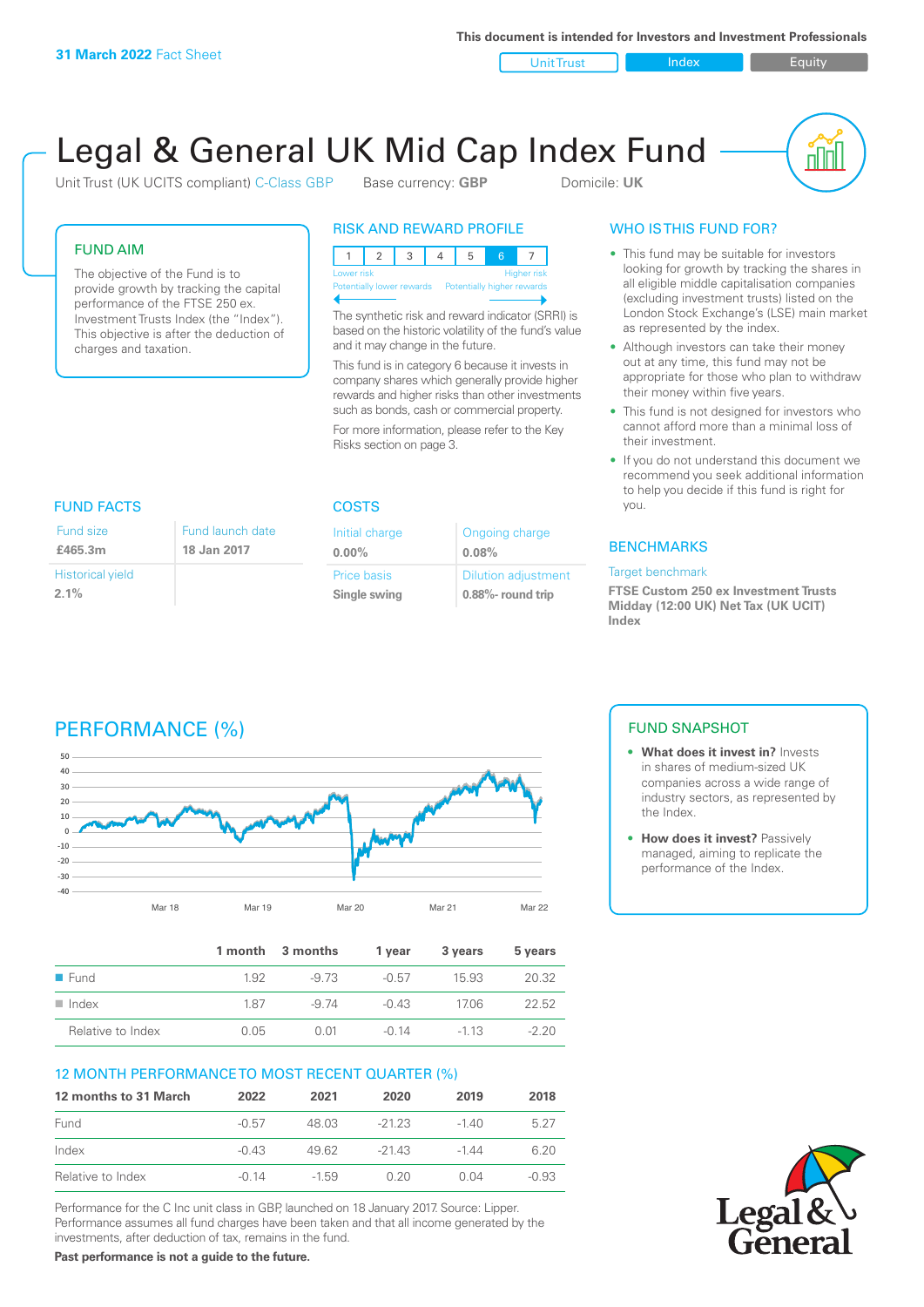### Legal & General UK Mid Cap Index Fund

Unit Trust (UK UCITS compliant) C-Class GBP

### PORTFOLIO BREAKDOWN

All data sources are a combination of LGIM and the Fund Accountant unless otherwise stated. Totals may not sum to due to rounding. In order to minimise transaction costs, the Fund will not always own all the assets that constitute the index and on occasion it will own assets that are not in the index. The number of fund holdings can also differ from the index due to corporate events and proxy holdings.

| SECTOR (%)                 |      | <b>COUNTRY (%)</b> |       | Top 10 holdings 14.0%<br>Rest of portfolio 86.0%<br>No. of holdings in fund 180<br>No. of holdings in index 179<br>TOP 10 HOLDINGS (%) |     |
|----------------------------|------|--------------------|-------|----------------------------------------------------------------------------------------------------------------------------------------|-----|
| $\blacksquare$ Industrials | 21.2 | United Kingdom     | 100.0 | Centrica                                                                                                                               | 1.7 |
| Consumer Discretionary     | 19.1 |                    |       | Tritax Big Box REIT                                                                                                                    | 1.7 |
| $\blacksquare$ Financials  | 18.9 |                    |       | Weir Group                                                                                                                             | 1.6 |
| Real Estate                | 14.6 |                    |       | Unite Group                                                                                                                            | 1.4 |
| ■ Technology               | 5.1  |                    |       | Direct Line Insurance                                                                                                                  | 1.4 |
| Consumer Staples           | 4.9  |                    |       | Imi                                                                                                                                    | 1.3 |
| $\blacksquare$ Utilities   | 4.3  |                    |       | Easyjet                                                                                                                                | 1.3 |
| ■ Basic Materials          | 4.3  |                    |       | Johnson Matthey                                                                                                                        | 1.3 |
| $\blacksquare$ Health Care | 3.6  |                    |       | Convatec Group                                                                                                                         | 1.3 |
| $\blacksquare$ Energy      | 2.7  |                    |       | Tate & Lyle                                                                                                                            | 1.3 |
| ■ Telecommunications       | 1.2  |                    |       |                                                                                                                                        |     |



The Index Fund Management team comprises 25 fund managers, supported by two analysts. Management oversight is provided by the Global Head of Index Funds. The team has average industry experience of 15 years, of which seven years has been at LGIM, and is focused on achieving the equally important objectives of close tracking and maximising returns.